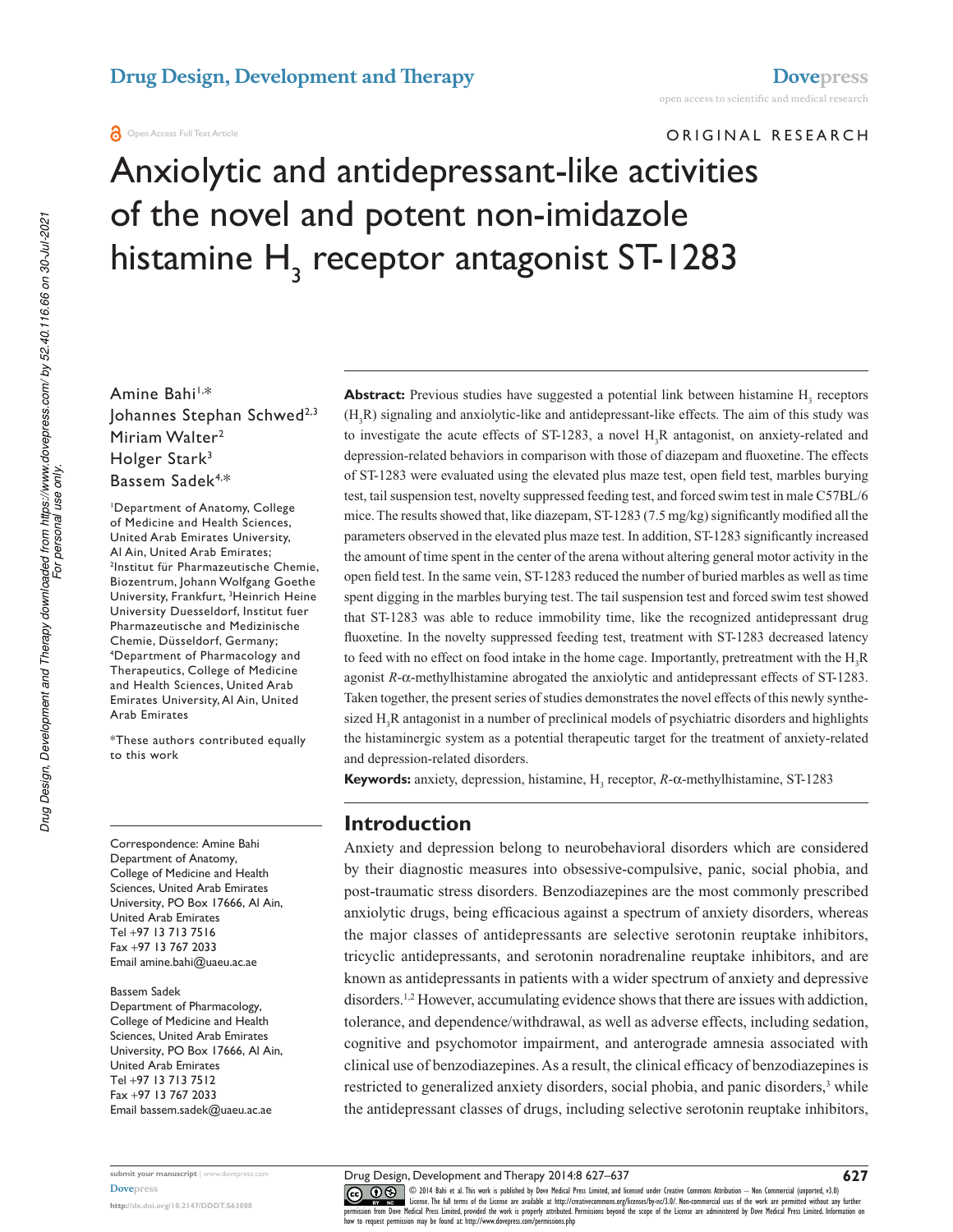tricyclic antidepressants, and serotonin noradrenaline reuptake inhibitors, have a slow onset of action (4–6 weeks) and their own side-effect profiles.<sup>3</sup> Moreover, several clinical studies have shown that patients with generalized anxiety disorder who do not achieve remission are resistant to first-line medications, such as selective serotonin reuptake inhibitors and serotonin noradrenaline reuptake inhibitors. Therefore, there is a pressing need to use hydroxyzine, a first-generation antihistamine, as an adjunctive treatment.<sup>4</sup> Consequently, there is an ongoing need to discover new therapeutic targets for the development of novel, more effective, and safer drugs with anxiolytic-like and antidepressant-like activities.

Since their discovery, there has been increasing evidence supporting a role for central histamine  $H_3$  receptors  $(H_3Rs)$ in various brain functions, including cognition, emotion, stress, and feeding.<sup>5</sup> Moreover, the most recent advances in preclinical and clinical trials using  $H<sub>3</sub>R$  antagonists have shown distinct pharmacologic actions, indicating their importance for diverse central nervous system-related therapeutic applications, such as depression, schizophrenia, sleep-wake disorders, dementia, and epilepsy.<sup>6,7</sup>

Central histamine plays an important role in anxiety and depression. There have been numerous studies indicating a functional relationship between anxiety and histaminergic neurotransmission in classical animal models. The H<sub>,</sub>R antagonist chlorpheniramine improved anxiety in the rat elevated plus maze test (EPM) and the open field test (OFT).<sup>8</sup> It has also been reported that anxiety-like behavior is decreased in the EPM test for mice lacking  $H$ , Rs. $9$ 

The possible involvement of  $H$ <sub>,</sub> $R$  function in depression has been described previously.<sup>10,11</sup> Lamberti et al found that the highly selective H<sub>1</sub>R agonist 2-(3-trifluoromethylphenyl) histamine, the better known H<sub>1</sub>R agonist 2-thiazolylethylamine, and the standard  $H<sub>2</sub>R$  antagonist/inverse agonist thioperamide had antidepressant-like activity in the mouse forced swim test (FST).<sup>12</sup> Moreover, it has been reported very recently that the newly developed non-imidazole  $H<sub>3</sub>R$  antagonist, 3,5-dimethyl-isoxazole-4-carboxylic acid [2-methyl-4-  $((2S,3'S)-2-methyl-[1,3']bipyrrolidinyl-1'-yl)phenyl] amide,$ was active in the FST, suggesting the potential therapeutic utility of  $H<sub>3</sub>R$  antagonists/inverse agonists as antidepressive agents.<sup>13</sup>

Taken together, these findings support the concept that the histaminergic system enhances an anxiogenic-like response mainly via activation of H<sub>1</sub>Rs and inhibition of H<sub>2</sub>Rs. However, there is still quite limited information available regarding the psychopharmacologic profiles of  $H<sub>3</sub>R$ antagonists/inverse agonists, in particular their therapeutic

value for anxiety and depression disorders.<sup>14</sup> The H<sub>3</sub>R subtype, as a presynaptic autoreceptor, was found to suppress the synthesis and release of histamine in the central nervous system.<sup>15,16</sup> It was also shown to behave as a presynaptic heteroreceptor, modulating the release of many other important neurotransmitters, such as dopamine, noradrenaline, acetylcholine, gamma aminobutyric acid, and serotonin.16–19

Therefore, in this study the effects of the novel highly potent and selective non-imidazole H<sub>3</sub>R antagonist, ST-1283 [3-(5-methyl-4-(4-(3-(piperidin-1-yl)propoxy)phenyl)-4*H*-1,2,4-triazol-3-yl)pyridine], with high in vitro human  $H<sub>3</sub>R$ affinity in the subnanomolar concentration range and a  $pK_i$ value of 9.62<sup>20</sup> was investigated for its effect on anxietyrelated and depression-related behaviors in adult male C57BL/6 mice.

## **Materials and methods Animals**

Adult male C57BL/6 mice (aged 14 weeks and weighing 24–30 g) bred in the local central animal facility of the College of Medicine and Health Sciences (United Arab emirates University) were used in all the experiments. The animals were group-housed (five per cage) in a temperature-controlled vivarium (approximately 22°C), on a 12–12-hour light–dark cycle, with lights on at 6 am. The mice were acclimated to our testing facility for 7 days before any experimental procedure. Bedding was produced locally and autoclaved before use, and the mice had free access to tap water and a standard rodent chow diet (except as specified later) obtained from the National Feed and Flour Production and Marketing Company LLC (Abu Dhabi, United Arab Emirates). All procedures were approved by the College of Medicine and Health Sciences Animal Research Care and Use Ethics Committee (approvals A15-11 and A28-12). All efforts were made to minimize suffering and the number of animals used.

## Drugs

The H<sub>3</sub>R antagonist  $3-(5-methyl-4-(4-(3-piperidin-1-yl))$ propoxy)phenyl)-4*H*-1,2,4-triazol-3-yl) pyridine (ST-1283, 5 mg/kg and 7.5 mg/kg) and the H<sub>3</sub>R agonist  $R-\alpha$ methylhistamine (RAMH, 10 mg/kg) were synthesized by the Institut für Pharmazeutische Chemie, Goethe University Frankfurt am Main, Germany, and were validated in a previous study.20 Diazepam 1 mg/kg manufactured by Gulf Pharmaceutical Industries (Ras Al Khaimah, United Arab Emirates) was obtained from Dr Essam Emam (Department of Medicine, Tawam Hospital, Al Ain, United Arab Emirates) and fluoxetine (Prozac® , 10 mg/kg) was obtained from Eli Lilly ( Indianapolis,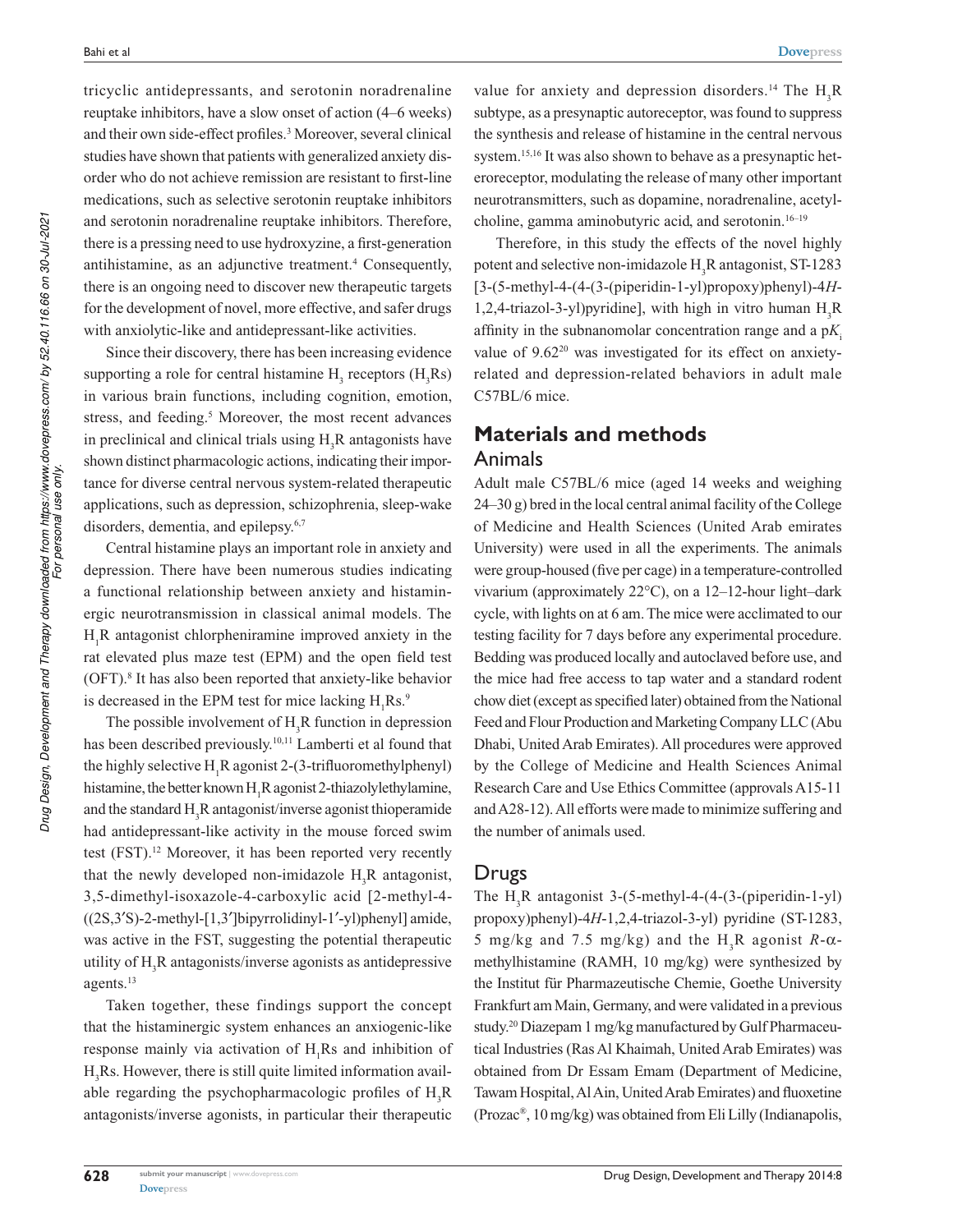IN, USA). Both diazepam and fluoxetine were used as reference compounds. All drugs were diluted in isotonic saline and injected intraperitoneally at a volume of 10 mL/kg adjusted to body weight 30 minutes before each behavioral experiment. The experimental groups were as follows: vehicle (n=9), ST-1283 5 mg/kg (n=10), ST-1283 7.5 mg/kg (n=7), diazepam (n=8), and fluoxetine (n=8).

## Behavioral studies

These experiments provide the first behavioral assessment of the ST-1283-injected mice in anxiety-like and depressionlike behaviors in mice.

#### Elevated plus maze test

The EPM test was performed as previously described.<sup>21-24</sup> Briefly, a four wooden-armed apparatus was elevated 40 cm above the ground and consisted of two opposite open arms (40  $cm \times 6$  cm) and two opposite closed arms of the same size with high black-painted walls. The arms were connected by a central square (6 cm  $\times$  6 cm). An animal was placed in the center of the maze facing an open arm. Testing took place between 9 am and 1 pm in an order randomized for drug treatment. The maze was kept light with a 60 W bulb placed at a height of approximately one meter above the maze. The amount of time spent with head and forepaws on the open arms and closed arms of the maze as well as the number of entries into each arm was manually scored for 5 minutes. The maze was thoroughly cleaned with a tissue dampened with 70% (volume/volume; v/v) alcohol to remove the odor after each mouse was tested. The total number of entries into the closed arms is usually used as an index of locomotor activity in the test.21–24

## Open field test

The OFT was performed as previously described for C57BL/6 mice.<sup>21–24</sup> Briefly, the open field was a 32 cm  $\times$  32 cm white plexiglass square arena surrounded by a 20 cm high wall and divided into 64 equal squares by black lines. The 16 central squares are regarded as the "center" of the field. A 60 W light bulb was positioned approximately one meter above the arena. Mice were transferred one hour beforehand to the testing room and placed in the center of the field. The following parameters were manually scored: the number of lines crossed (defined as at least three paws in a square) and time spent in the center of the arena during a 10-minute test. Less time spent in the central area is usually taken as a measure of a higher level of anxiety and vice versa. After each test, the arena was sprayed with 70% ethanol and wiped thoroughly to remove the residual odor.

#### Marble burying test

We followed the test as previously described<sup> $21,23$ </sup> for analysis of the effects of ST-1283 on the marble burying test (MBT). Briefly, this test was performed using a white plexiglass cage with approximately 5 cm deep sawdust bedding lightly pressed to give a flat surface. Twenty glass marbles were evenly spaced over the bedding. The mice were placed in the center of the marble-containing cage and the total duration of digging bouts was manually recorded for each animal in a 10-minute test. The mouse was then returned to its home cage, and the number of buried marbles was scored. A marble was considered partially buried if at least 70% of its surface was covered by bedding.21,23 Marbles that were no longer visible were considered completely buried.

#### Tail suspension test

This method, reported originally by Steru et al, $25$  was followed with slight modifications.<sup>23</sup> In brief, each mouse was suspended on the edge of a rod 50 cm above a table top using adhesive Scotch tape placed approximately 1 cm from the tip of the tail. Tail climbing was prevented by passing the mouse's tail through a small plastic cylinder prior to suspension, as described by Can et al.<sup>26</sup> The duration of immobility was manually scored for a 6-minute observation period. Mice were considered immobile only when they hung down passively and were completely motionless. The parameter recorded was the number of seconds spent immobile.

#### Novelty suppressed feeding test

The novelty suppressed feeding (NSF) test was performed as described previously.<sup>23</sup> Briefly, 24 hours before testing, the mice were food-deprived, and only water was available. At the time of testing, each mouse was placed in one corner of a clear plastic box and allowed to explore for a maximum of 15 minutes. The test box (32 cm  $\times$  32 cm  $\times$ 15 cm) was filled with 2 cm of fresh autoclaved bedding and three preweighed food pellets were placed on a circular white filter paper in the center of the arena. The time taken to bite a food pellet was manually scored. Immediately after an eating event, the mouse was placed back to its home cage and allowed to feed freely for 5 minutes. The amount of food consumption in the home cage was measured. For this test, latency until eating food was measured as well as amount of food consumed.

#### Forced swim test

The FST test was performed according to the method originally described by Porsolt et al.<sup>27</sup> Mice were individually placed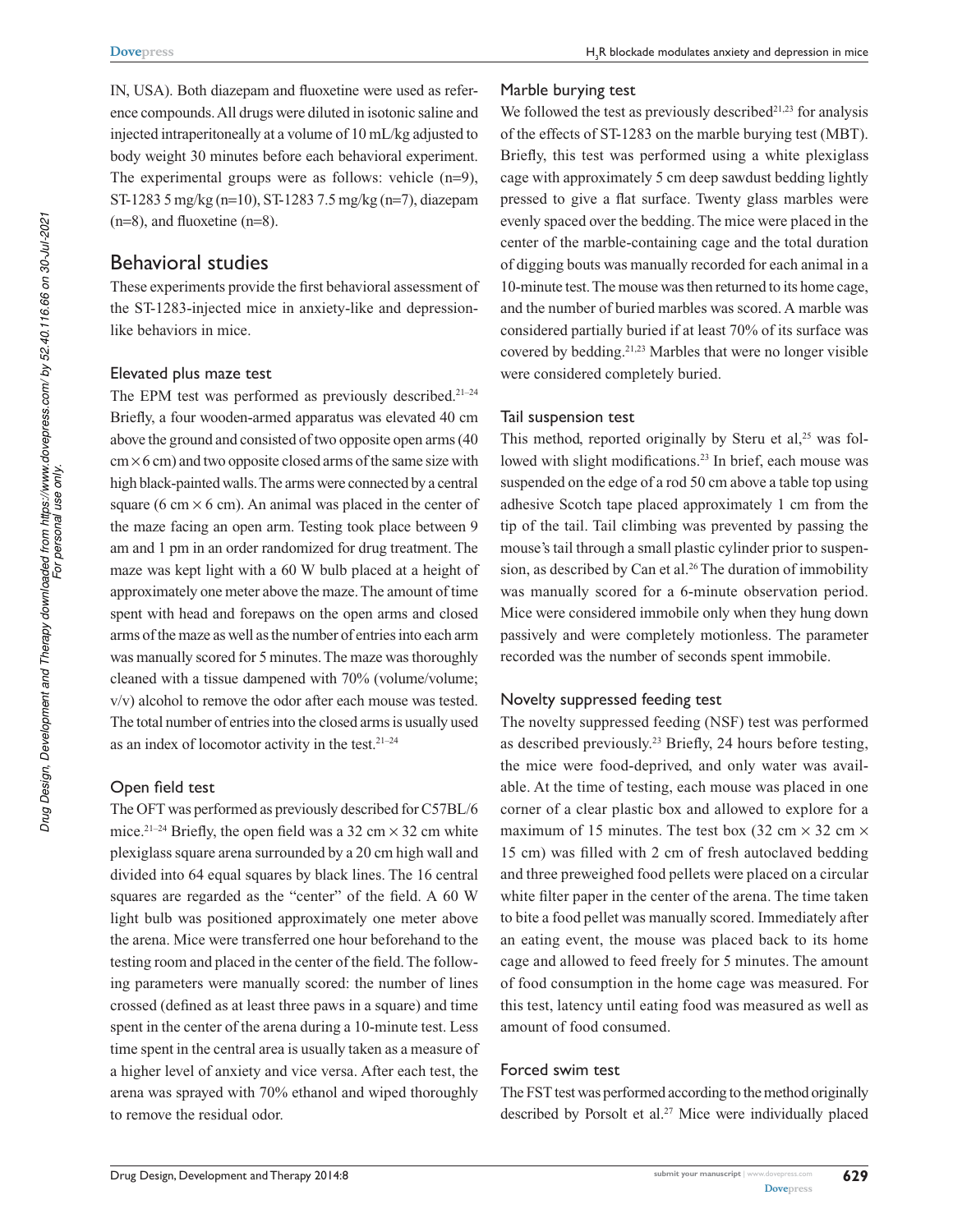into glass cylinders containing 15 cm of water at ∼25°C. The mice were left in the cylinders for 6 minutes and immobility was analyzed. The mice were then removed from the container and left to dry in a heated enclosure before being returned to their home cages. The mice were judged to be immobile when they ceased struggling and remained floating motionless in the water (without any vertical or horizontal movements), making only the movements necessary to keep their heads above the water level as described previously.<sup>23</sup>

## statistical analysis

IBM® SPSS Statistics® version 20 software (IBM Middle East, Dubai, United Arab Emirates) was used for all statistical comparisons. Mean values and standard errors were calculated for each group. Dependent variables for each behavioral model were analyzed using one-way analysis of variance, with "dose" as a between-subject factor. When relevant, post hoc analyses were performed by Student's *t*-tests with Bonferroni corrections for multiple comparisons. *P*<0.05 denotes a statistically significant difference.

# **Results** c57Bl/6 mice exhibited anxiolytic activity following sT-1283 administration Elevated plus maze test

Figure 1 shows a dose-response curve for the effects of acute administration of ST-1283 (0, 5, or 7.5 mg/kg) on the anxiety indices (percentage of time spent in open arms, number of entries into open arms, and percentage entries into open arms) and locomotor activity (number of entries into closed arm) of mice exposed to the EPM. One-way analysis of variance showed that ST-1283 dose-dependently increased the percentage of time spent exploring the open arms of the maze during a 5-minute session  $(F_{(2,23)} = 3.959, P=0.033,$ Figure 1A). Relative to the vehicle condition, only the 7.5 mg/kg dose of ST-1283 produced a significant increase in the percentage of time spent on the open arms (*P*=0.038 and *P*=0.180 for each dose, respectively). As a positive control, and compared with vehicle, diazepam 1 mg/kg induced a significant increase in the percentage of time spent exploring the open arms  $(F_{(1,15)} = 26.220, P \le 0.001)$ . Analyses of data characterizing the number of entries into the open arms of the maze  $(F_{(2,23)} = 5.270, P = 0.013)$  yielded essentially the same results. As shown in Figure 1B, only the highest dose of ST-1283 (7.5 mg/kg) was significantly different from that obtained with vehicle pretreatment (*P*=0.011). Diazepam 1 mg/kg also increased the number of entries into the open arms  $(F<sub>(1,15)</sub> = 31.424, P < 0.001)$ . Similarly, pretreatment with



Figure 1 Effects of acute ST-1283 pretreatment on exploratory behavior on the elevated plus maze test. ST-1283 dose-dependently increased the percentage of time spent on the open arms of the elevated plus maze (**A**), increased the number of entries into the open arms (**B**) and the percentage of entries into the open arms (**C**). Pretreatment with the  $H_{\tiny 3}$ R antagonist did not affect the number of closed arm entries (**D**).

**Notes:** \*Denotes significant differences between drug doses and saline controls (*P*,0.05); #denotes significant differences between diazepam and saline controls (*P*,0.001). Vehicle n=9; sT-1283 5 mg/kg n=10; sT-1283 7.5 mg/kg n=7, diazepam n=8. Data are shown as the mean  $\pm$  standard error of the mean. Abbreviations: DZP, diazepam; OA, open arms.

ST-1283 altered the percentage of entries into the open arms  $(F_{(2,23)} = 4.894, P = 0.017)$ . Post hoc evaluation revealed that, compared with vehicle, the mice injected with the higher dose of ST-1283 (7.5 mg/kg) displayed a higher percentage of entries into the open arms (*P*=0.015). In contrast, no significant difference was found between vehicle- and ST-1283 (5 mg/kg)-treated mice (*P*=0.221, Figure 1C). As a positive control, diazepam 1 mg/kg induced a significant increase in the percentage of entries into the open arms  $(F<sub>(1.15)</sub> = 24.436)$ , *P*<0.001). Interestingly, no significant changes were found in the number of closed arm entries following ST-1283 injection  $(F_{(2,23)} = 0.044, P = 0.957,$  Figure 1D), nor following diazepam injection  $(F_{(1,15)} = 0.302, P = 0.590)$ , indicating that locomotor activity per se was not affected following ST-1283 injection relative to that obtained with saline pretreatment. Thus, the observed behavioral changes were not accompanied by any significant alterations in the distance traveled during this period.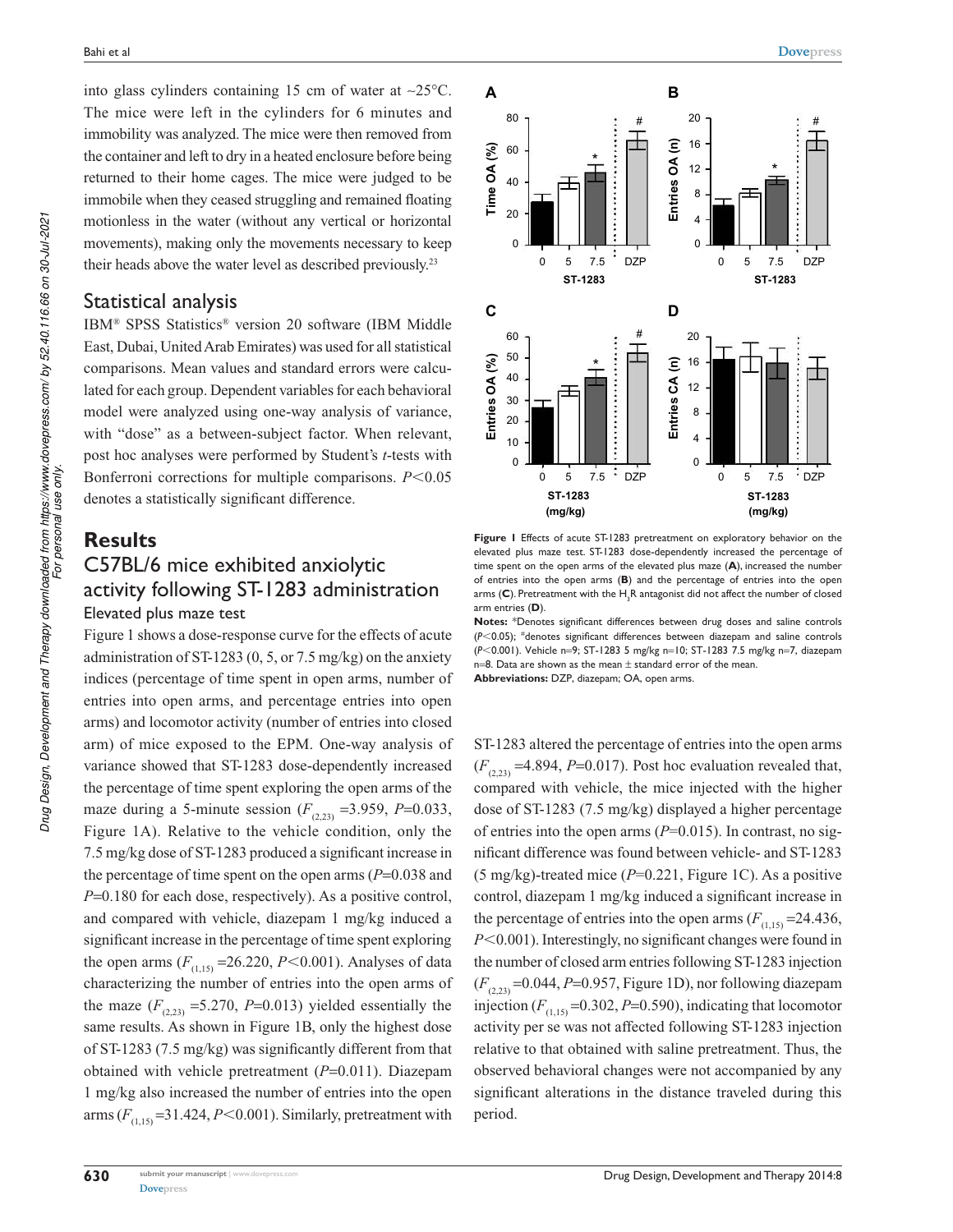#### Open field test

We used the OFT to further corroborate anxiety-like behavior and simultaneously rule out possible intrinsic impairment of spontaneous locomotor activity. Locomotor activity was measured by the number of line crossings in the arena. One-way analysis of variance showed that, compared with vehicle, both ST-1283 and diazepam had no effect on total line crossings ( $F_{(2,23)} = 0.247$ , *P*=0.783) and ( $F_{(1,15)} = 0.055$ , *P*=0.818), respectively (Figure 2A). However, significant treatment differences were found with regard to time spent in the central area  $(F_{(2,23)} = 4.309, P = 0.026)$ . In fact, mice injected with the ST-1283 (7.5 mg/kg) spent more time in the central area ( $P=0.026$  compared to vehicle). However, at the lower dose, ST-1283 had no effect on time spent in the central area (*P*=0.198 compared to vehicle) (Figure 2B). As a positive control, diazepam 1 mg/kg also increased the amount of time spent in the center of the arena  $(F<sub>(1,15)</sub>)$  $=51.575, P<0.001$ ).



Figure 2 Effects of acute ST-1283 pretreatment on anxiety-like behavior in the open field test and marbles burying test. In the open field test, ST-1283 had no effect on total line crossing (**A**) but dose-dependently increased the time spent in the center of the arena (B). In the marbles burying test, acute ST-1283 decreased the number of buried marbles (**C**) and the time spent digging (**D**).

**Notes:** \*Denotes significant differences between drug doses and saline controls (P<0.05); #denotes significant differences between diazepam and saline controls (*P*,0.001). Vehicle n=9; sT-1283 5 mg/kg n=10; sT-1283 7.5 mg/kg n=7, DZP n=8. Data are shown as the mean  $\pm$  standard error of the mean. **Abbreviation:** DZP, diazepam.

#### Marbles burying test

We then explored differences in anxiety-like and obsessive– compulsive-like behavior in vehicle-treated and ST-1283 treated mice using the digging test and the MBT. In parallel with our findings in the OFT and EPM tests, ST-1283-treated mice showed a significant decrease in the number of buried marbles compared with vehicle-injected mice  $(F_{(2,23)} = 4.114,$ *P*=0.030). Post hoc evaluations revealed that mice injected with the higher (7.5 mg/kg) dose showed an approximately 1.8-fold decrease in the number of buried marbles (*P*=0.039 and *P*=0.127 for vehicle versus ST-1283 5 mg/kg, Figure 2C). Diazepam 1 mg/kg also decreased the number of buried marbles  $(F_{(1,15)} = 23.166, P < 0.001)$ . In addition, analysis of digging duration showed a main effect of treatment  $(F_{(2,23)}$ =4.517, *P*=0.022). In fact, mice injected with the ST-1283 (7.5 mg/kg) spent more time digging (*P*=0.025 compared to vehicle). However, at the lower dose, ST-1283 had no effect on time spent digging (*P*=0.141 compared to vehicle) (Figure 2D). Further, compared with vehicle, the positive diazepam control showed a decrease in time spent digging (*F*(1,15) =12.912, *P*=0.003).

# sT-1283 injection reduced depression-like behavior in c57Bl/6 mice

Because anxiety and depression are often comorbid, we next analyzed the effects of H<sub>3</sub>R blockade with ST-1283 using three measures of depression, ie, the tail suspension test (TST), NSF, and FST.

#### Tail suspension test

In the TST, acute treatment with either ST-1283  $(F_{(2,23)} = 3.846,$ *P*=0.036) or fluoxetine 10 mg/kg intraperitoneally  $(F_{(1,15)} = 17.020, P = 0.001)$  elicited a significant change in immobility time compared with vehicle. As shown in Figure 3A, there was a significant effect of ST-1283 on immobility time at the high dose of 7.5 mg/kg (*P*=0.042 versus vehicle). In contrast, low-dose peripheral administration of ST-1283 5 mg/kg did not significantly alter immobility time in the mouse TST model (*P*=0.182 versus vehicle).

#### Novelty suppressed feeding

We next tested the groups of mice using the NSF test. Acute treatment with ST-1283 significantly improved the NSF test results by reducing feeding latency  $(F_{(2,23)} = 5.530, P = 0.011)$ . As shown in Figure 3B, at the higher dose, ST-1283-treated mice showed significantly shorter feeding latencies than control mice (*P*=0.011). However, at the 5 mg/kg dose, ST-1283 injected animals did not show significantly reduced feeding

*For personal use only.*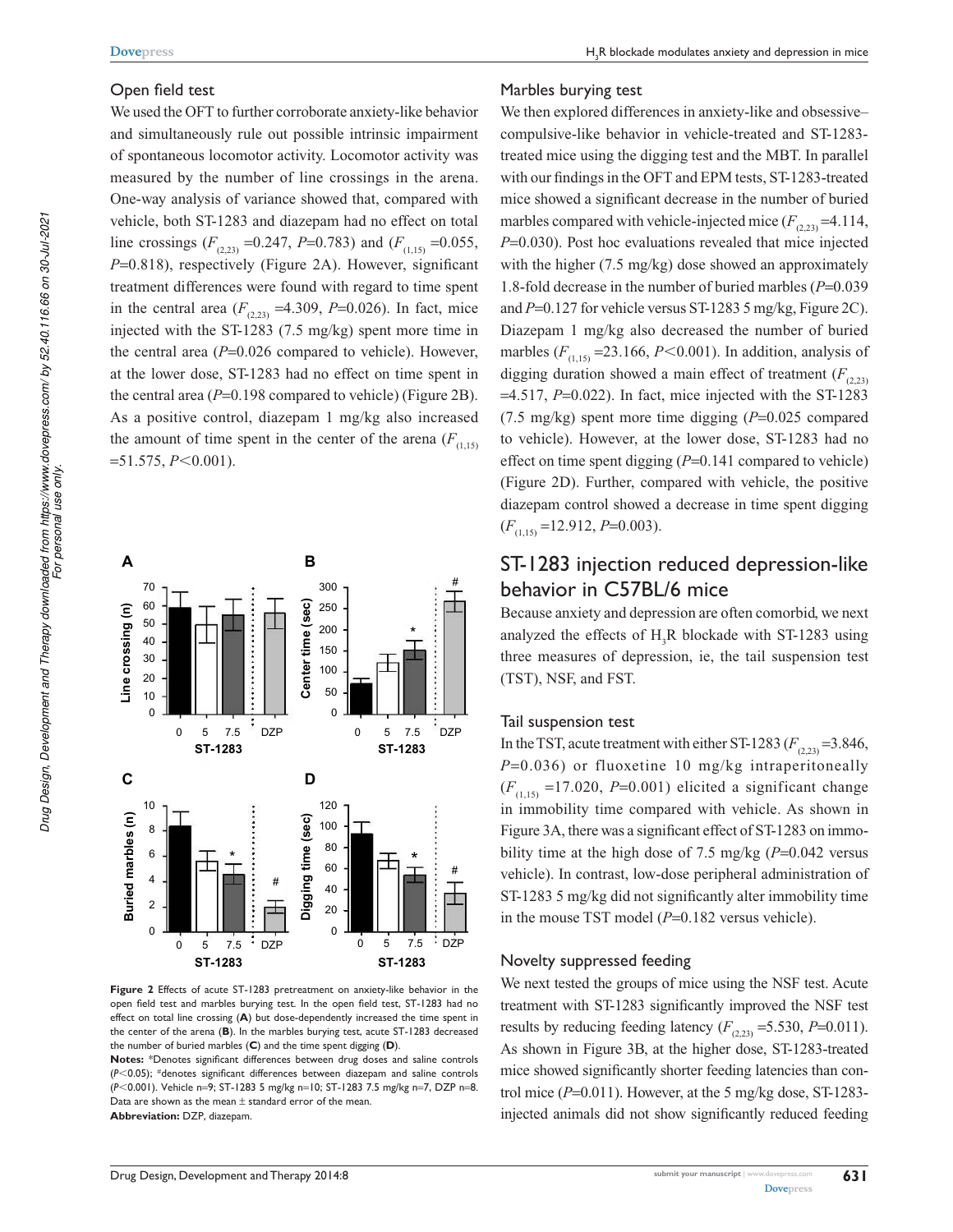

Figure 3 Effects of acute ST-1283 pretreatment on depression-like behavior in the TST, the novelty suppressed feeding test, and the forced swim test. Acute ST-1283 decreased immobility time in the TsT (**A**) and decreased the feeding latency in the novelty suppressed feeding test (**B**). however, sT-1283 did not affect eating in the home cage (**C**). similarly, sT-1283 dose-dependently decreased the immobility time in the forced swim test (**D**). **Notes:** \*Denotes significant differences between drug doses and saline controls (*P*,0.05); #denotes significant differences between fluoxetine and saline controls (*P*,0.001). Vehicle n=9; sT-1283 5 mg/kg n=10; sT-1283 7.5 mg/kg n=7, fluoxetine n=8. Data are shown as the mean  $\pm$  standard error of the mean.

**Abbreviations:** TST, tail suspension test; FXT, fluoxetine; FST, forced swim test.

latency compared with controls (*P*=0.115). This was not due to increased appetite because food consumption in home cage was not significantly changed following acute administration of ST-1283 ( $F_{(2,23)} = 0.217$ , *P*=0.807, Figure 3C). As the positive control, treatment with fluoxetine led to an overall decrease in time to first eating event  $(F_{(1,15)} = 58.013, P < 0.001,$  Figure 3B) in the NDF test, but did not affect food intake in the home cage (*F*(1,15) =0.208, *P*=0.655, Figure 3C).

#### Forced swim test

Similar to the antidepressant-like activity reported in the TST and the NSF, acute treatment with ST-1283 significantly affected immobility time in the mouse FST  $(F_{(2,23)} = 4.750, P = 0.019)$ . As shown in Figure 3D, only high-dose administration of ST-1283 decreased immobility times in the FST (*P*=0.019). However, no change in immobility time was observed when mice were injected with ST-1283 5 mg/kg (*P*=0.153 versus vehicle). As the positive control, fluoxetine 10 mg/kg induced a significant decrease in immobility  $(F_{(1,15)} = 15.808, P = 0.001)$ .

# RAMH blocked ST-1283-attenuated anxiety-like behavior in mice

In this set of experiments we tested whether the anxiolytic and antidepressant effects induced by ST-128 can be abrogated by pretreatment with the H3R-selective agonist RAMH injected at a dose of 10 mg/kg 15 minutes before administration of ST-1283 7.5 mg/kg.

#### Elevated plus maze

One-way analysis of variance indicated that there were significant differences between the groups with regard to the percentage of time spent by the mice in the open arm compartments of the maze  $(F_{(2,18)} = 5.507, P = 0.014)$ . Figure 4A shows that, compared with vehicle, treatment with ST-1283, as expected, increased the percentage of time spent by mice in the open arms of the EPM apparatus (anxiolytic-like effect; *P*=0.023). However, acute administration of RAMH at the 10 mg/kg dose counteracted the anxiolytic-like effect of ST-1283 (*P*=0.032 versus ST-1283 and *P*=1.000 versus vehicle). When the



Figure 4 Effects of acute RAMH pretreatment on ST-1283-induced anxiolytic effects in the elevated plus maze test. RAMH pretreatment abrogated the effects of ST-1283 on the percentage of time spent in the open arms (**A**), the number of entries into the open arms (**B**), and the percentage of entries into the open arms (**C**). Pretreatment with the H<sub>3</sub>R agonist RAMH did not affect the number of closed arm entries (**D**). **Notes:** \*Denotes significant differences between ST-1283 and saline controls (*P*<0.05); #denotes significant differences between RAMH and ST-1283 (*P*<0.05). Vehicle n=7; ST-1283 7.5 mg/kg n=6, RAMH n=8. Data are shown as the mean  $\pm$ standard error of the mean.

**Abbreviations:** ca, closed arm; Oa, open arm; raMh, *R*-α-methylhistamine.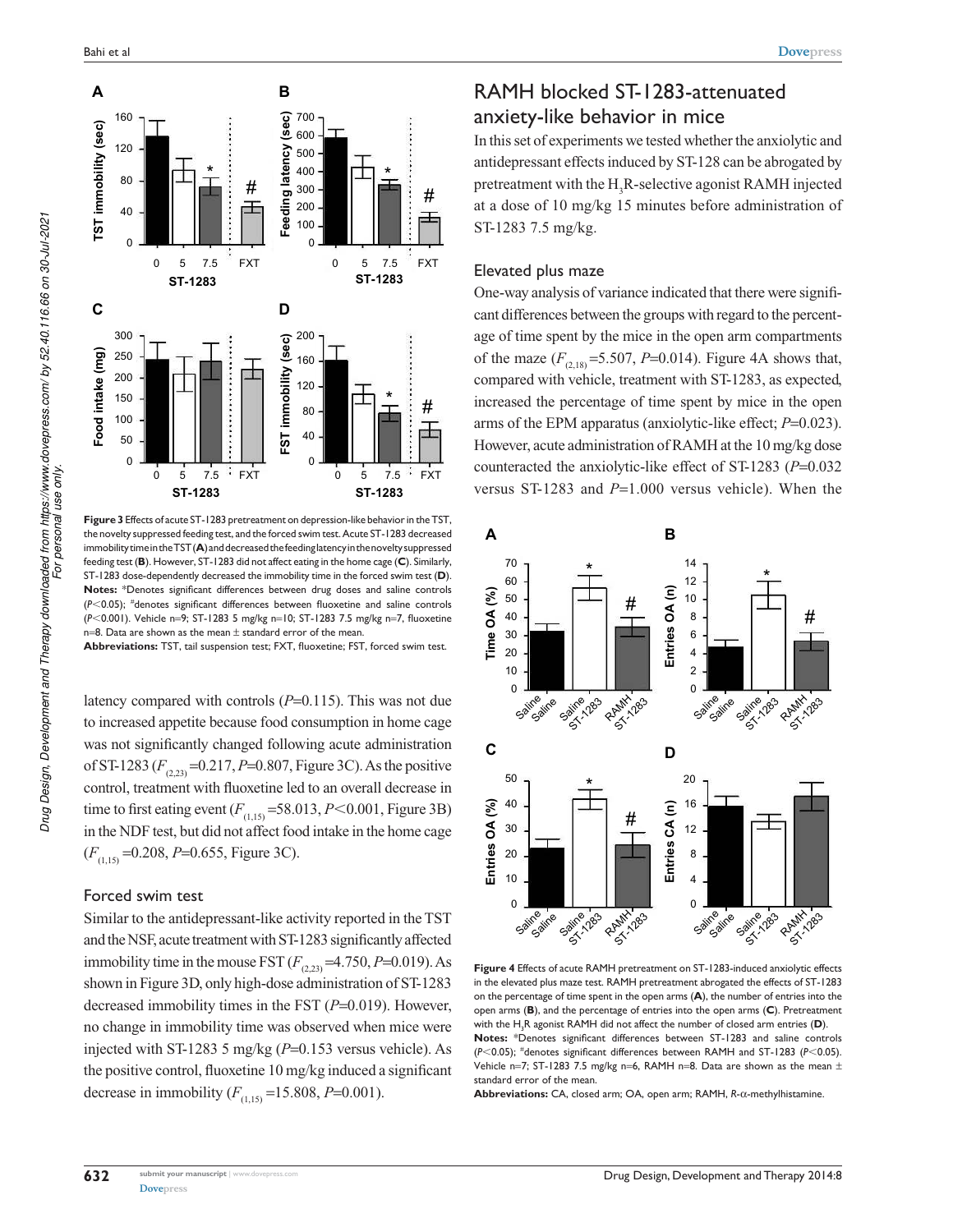number of entries in the open arms was measured, there were significant differences between the groups  $(F_{(2,18)} = 7.355)$ , *P*=0.005). As shown in Figure 4B, post hoc evaluations revealed that ST-1283 increased the number of entries into the open arms (*P*=0.007 versus vehicle). However, preinjection with RAMH reversed the anxiolytic-like effect of ST-1283 (*P*=0.014) and lowered the number of open arm entries. Similarly, one-way analysis of variance showed a significant effect of drug treatment on the percentage of entries into the open arms in the EPM test  $(F_{(2,18)} = 5.540, P = 0.013)$ . Post hoc comparisons revealed that ST-1283 7.5 mg/kg significantly increased the percentage of entries into the open arms compared with the vehicle-treated group (*P*=0.023), and treatment with RAMH abrogated the ST-1283-induced anxiolytic effect (*P*=0.031, Figure 4C). As shown in Figure 4D, measures of general activity (closed arm entries) did not differ significantly between any of the groups  $(F_{(2,18)} = 1.142, P = 0.341)$ .



Figure 5 Effects of acute RAMH pretreatment on ST-1283-induced anxiolytic effects in the open field test and marbles burying test. In the open field test, RAMH pretreatment had no effect on total line crossing (**A**) but abrogated the effects of sT-1283 on the time spent in the center of the arena (**B**). in the marbles burying test, acute RAMH pretreatment blocked the effects of ST-1283 on the number of buried marbles (**C**) and time spent digging (**D**).

**Notes:** \*Denotes significant differences between ST-1283 and saline controls ( $P$ <0.05); #denotes significant differences between RAMH and ST-1283 ( $P$ <0.05). Vehicle n=7; ST-1283 7.5 mg/kg n=6, RAMH n=8. Data are shown as the mean  $\pm$ standard error of the mean.

**Abbreviation: RAMH, R-α-methylhistamine.** 

#### Open field test

In addition to EPM, the OFT was used to examine anxietylike behavior and locomotion. As seen in Figure 5A, there were no significant effects of acute exposure to ST-1283 and RAMH on overall locomotor activity  $(F_{(2,18)} = 0.015,$ *P*=0.985). In contrast, one-way analysis of variance revealed that there was a main effect of treatment on time spent in the center of the arena  $(F_{(2,18)} = 5.095, P = 0.018)$ . Post hoc evaluations demonstrated that, as expected, mice treated with ST-1283 spent significantly more time in the center of the arena than those treated with vehicle (*P*=0.032). Interestingly, this effect was inhibited when RAMH was injected before ST-1283 (*P*=0.038, Figure 5B).

#### Marbles burying test

The results of the MBT are shown in Figure 5C and D. One-way analysis of variance revealed that there was a significant treatment effect with regard to the number of marbles buried  $(F_{(2,18)} = 4.758, P = 0.022,$  Figure 5C). Bonferroni post hoc comparison testing showed that the response of the control mice was significantly different from the mice that received ST-1283 (P=0.039). However, RAMH-injected mice buried significantly more marbles than the ST-1283 treated animals (*P*=0.046). To assess whether impaired marble burying is associated with digging behavior, we measured the time spent digging. As seen in Figure 5D, oneway analysis of variance showed that time spent digging was affected by drug treatment  $(F_{(2,18)} = 4.592, P = 0.024)$ . Post hoc comparison showed that mice injected with ST-1283 spent significantly less time digging than controls (*P*=0.048). However, acute injection of RAMH reversed the effect of ST-1283 (*P*=0.045).

# RAMH blocked ST-1283-attenuated depression-like behavior in mice Tail suspension test

To examine further the role of  $H<sub>2</sub>R$  in the behavioral effects of ST-1283, we investigated whether RAMH could block the effects of ST-1283. The immobility time in the TST for animals treated with ST-1283 with or without RAMH is shown in Figure 6A. One-way analysis of variance showed that there was a main effect of treatment  $(F_{(2,18)} = 5.502, P = 0.014)$ . Post hoc analysis indicated a significant decrease in immobility time elicited by administration of ST-1283 7.5 mg/kg (*P*=0.021). In contrast, pretreatment with RAMH significantly increased the amount of immobility time in the TST as compared with the group treated with ST-1283 alone (*P*=0.036).

*For personal use only.*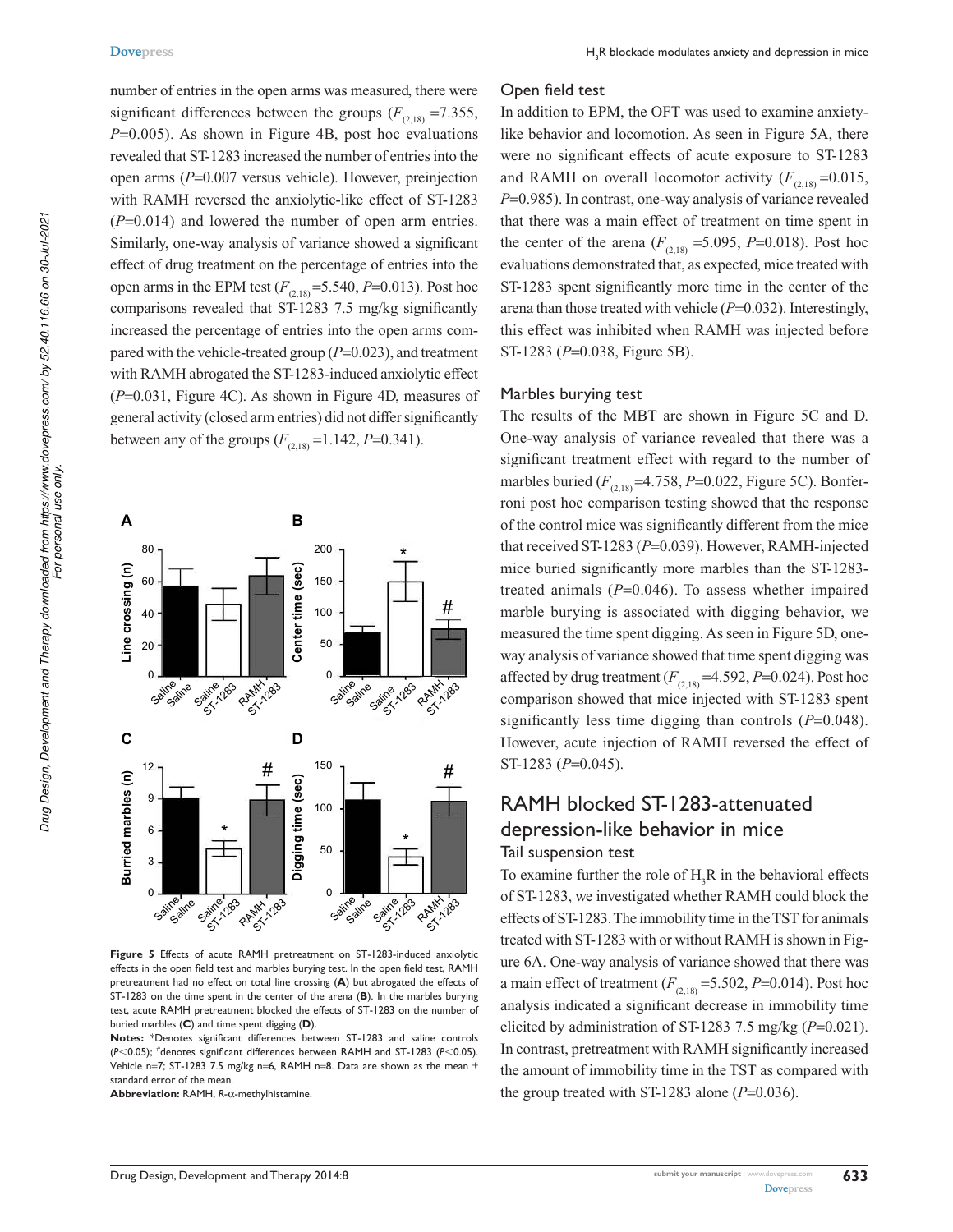

**Figure 6** Effects of acute RAMH pretreatment on ST-1283-induced antidepressant effects in the TST, feeding latency and food intake in the NSF, and FST. **Notes:** \*Denotes significant differences between ST-1283 and saline controls (P<0.05); #denotes significant differences between RAMH and ST-1283 (P<0.05). Vehicle n=7; ST-1283 7.5 mg/kg n=6, RAMH n=8. Data are shown as the mean  $\pm$ standard error of the mean.

**Abbreviations:** RAMH, R-α-methylhistamine; FST, forced swim test; NSF, novelty suppressed feeding; TsT, tail suspension test.

#### Novelty suppressed feeding

The effects of acute ST-1283 with and without RAMH treatment were tested in C57BL/6 mice using the NSF test. One-way analysis of variance revealed a significant effect of drug treatment  $(F_{(2,18)} = 5.841, P = 0.011)$  on feeding latency (Figure 6B). Bonferroni post hoc evaluation indicated that, compared with vehicle, acute intraperitoneal administration of ST-1283 7.5 mg/kg reduced the latency to feed in the NSF test (*P*=0.014). These effects of ST-1283 were completely blocked by RAMH (*P*=0.041), with a similar magnitude of effect to that seen in the vehicle group (*P*=1.000). Home cage feeding was assessed for each mouse by returning it to its familiar environment immediately after the NSF test and measuring the amount of food consumed over a period of 5 minutes. As depicted in Figure 6C, acute administration of ST-1283 alone or with RAMH had no effect on home food consumption  $(F_{(2,18)} = 0.985, P = 0.393)$ .

#### Forced swim test

**634**

The findings of the FST are shown in Figure 6D. One-way analysis of variance revealed that the drug treatments had a significant effect on time spent immobile  $(F_{(2,18)} = 6.261$ , *P*=0.009). Post hoc comparison showed that, as expected, ST-1283 7.5 mg/kg significantly decreased immobility time (*P*=0.009 versus vehicle). These effects of ST-1283 were completely blocked by RAMH (*P*=0.049), with no significant difference in behavior found between the RAMH and vehicle groups (*P*=1.000).

## **Discussion**

An extensive in vivo pharmacologic and behavioral evaluation was performed and clearly indicated the efficacy profile of the H<sub>3</sub>R antagonist ST-1283 in animal models of anxiety and depression. To the authors' knowledge, these studies provide the first evidence that an  $H_3$  antagonist belonging to the non-imidazole class has anxiolytic-like and antidepressantlike effects. In consideration of anxiolytic-like effects, our major finding was that acute blockade of H<sub>3</sub>Rs altered anxiety-like behavior in the EPM mouse model. At a dose of 7.5 mg/kg, ST-1283 significantly increased the percentage of time spent in the open arms of the maze. The number and percentage of open arm entries were also significantly increased in response to treatment with ST-1283. Typically, in studies based on EPM, either the number of open arm entries or the percentage of time spent or both have been taken into consideration.28–30 When both parameters were included, the anxiolytic-like action of ST-1283 was only evident at a dose of 7.5 mg/kg and was significantly higher when compared with the 5 mg/kg dose. Interestingly, our results showed that both ST-1283 7.5 mg/kg and diazepam 1 mg/kg did not change the number of entries into the closed arms, thereby excluding the possibility of artifactual changes in general behavior or activity following pretreatment with ST-1283 as compared with saline pretreatment. The suggestion that the changes are associated with anxiolytic-like effects is consistent with previous experimental results indicating that H3–/– knockout mice show fewer anxiety-like effects in the EPM model.<sup>31</sup> However, our results are in conflict with those of a recent study by Mohsen et al who reported that the specific  $H<sub>2</sub>R$ antagonist JNJ-10181457 (10 mg/kg) was anxiogenic when C57BL/6 mice were tested in the elevated zero maze.<sup>32</sup> The discrepancy between these studies regarding the effect of  $H<sub>3</sub>R$ antagonists could be explained by differences in procedure (EPM versus elevated zero maze) and mouse age (14 weeks versus 7 weeks). It should be also emphasized that Mohsen et al used a repeated exposure approach whereby mice were first habituated to the maze on day 1 and tested in the presence of the H<sub>3</sub>R antagonist JNJ-10181457 24 hours later.<sup>32</sup> However, in our study, the mice were naïve to the EPM and were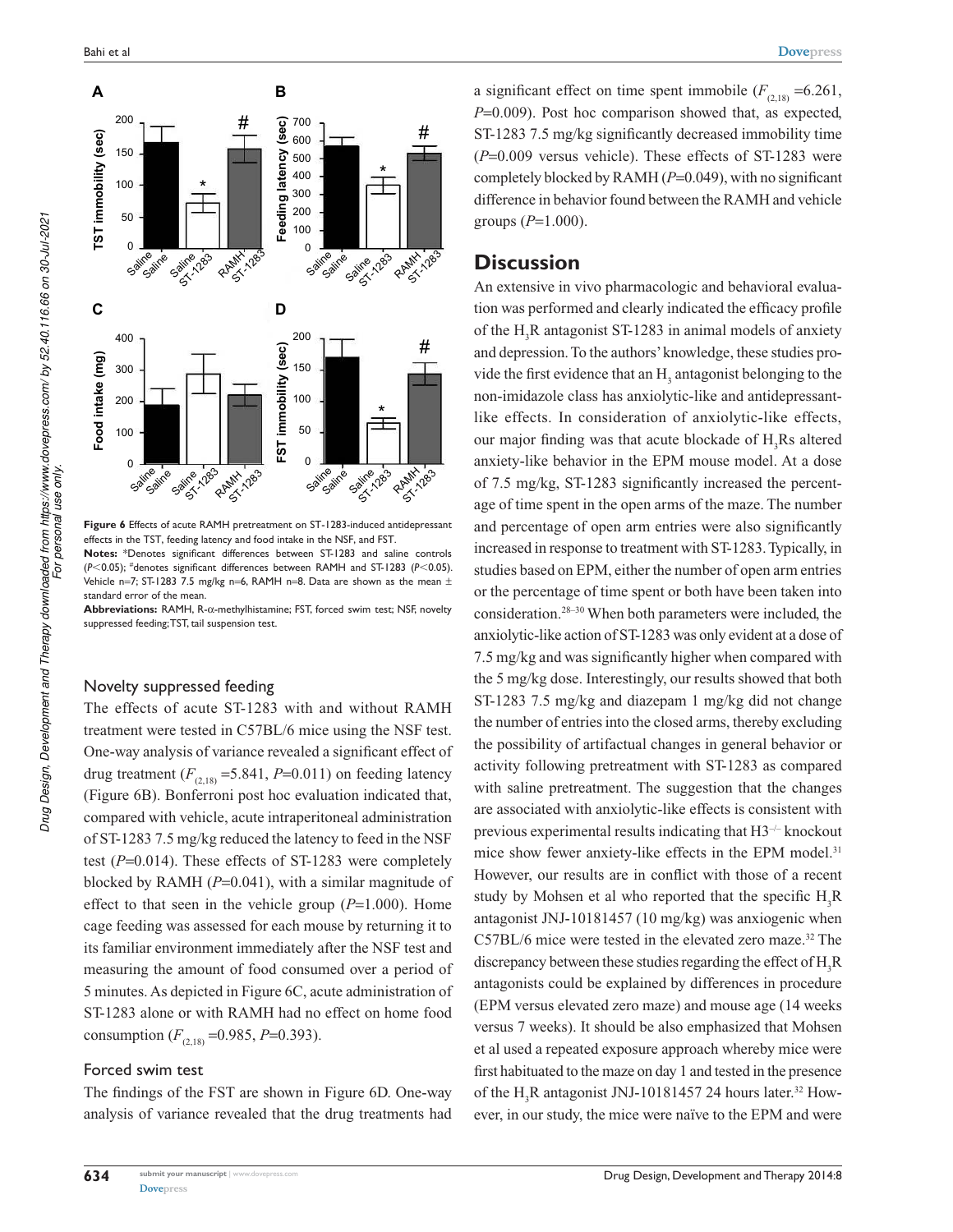only tested once in the presence of the drug. Consequently, care should be taken with regard to such factors in future studies. It is clear that more research is required to determine further the reasons for the different observations with H<sub>3</sub>R antagonists regarding anxiety-like behaviors. Therefore, local stereotaxic injection of viral vectors to modulate H<sub>3</sub>R function in discrete brain regions is currently under consideration to test the impact of the  $H<sub>3</sub>R$  on emotion-related behavior.

Moreover, by testing in the EPM it is important to ensure that there are no differences in overall activity levels in the experimental groups, since reduced activity could otherwise wrongfully be interpreted as increased measures of anxiety.<sup>29</sup> Therefore, we investigated ST-1283 further in the mouse OFT model, and our results show that neither ST-1283 (5 mg/kg and 7.5 mg/kg) nor the reference anxiolytic drug diazepam (1 mg/kg) altered the total amount of line crossings when compared with vehicle. However, significant treatment differences were found for time spent in the center of the arena, with mice injected with the higher dose (7.5 mg/kg) but not the lower dose (5 mg/kg) showing higher scores than those injected with vehicle. Therefore, the results obtained clearly validate the anxiolytic-like behavior and at the same time exclude possible intrinsic impairment in spontaneous locomotor activity following treatment with ST-1283.

To examine further the possible effect of acute  $H_1R$  blockade on anxiety-like behavior in the mouse, ST-1283 was tested in the MBT. Interestingly, the results for the MBT were consistent with those for the EPM and OFT, since only pretreatment with ST-1283 7.5 mg/kg significantly decreased the number of buried marbles and significantly shortened the digging duration, demonstrating the anxiolytic-like effects of ST-1283.

It is well known that both anxiety disorders and depressive disorders are highly prevalent and frequently comorbid conditions. Therefore, the antidepressant-like effect of pretreatment with ST-1283 (5 mg/kg and 7.5 mg/kg, intraperitoneally) was tested in the mouse TST, NSF, and FST models. Our results showed that acute H<sub>3</sub>R blockade significantly reduced immobility time and feeding latency when compared with vehicle. These results further support the role of H<sub>2</sub>Rs in neurobehavioral disorders and also corroborate the main conclusion of the current study, ie, that  $H<sub>3</sub>R$  blockade is associated with an antidepressant-like effect in mice. Importantly, the NSF test results showed that food intake was not altered following acute treatment with ST-1283 (5 mg/kg and 7.5 mg/kg) or with the reference drug fluoxetine (10 mg/kg, intraperitoneally). Further, the antidepressant-like activity observed for ST-1283 in the TST and NSF were confirmed by the mouse FST, and immobility time was significantly decreased when the mice were injected with 7.5 mg/kg. Interestingly, our results are in agreement with a previous study in which the H<sub>3</sub>R antagonist thioperamide (10 mg/kg, intraperitoneally) showed antidepressant-like effects in the mouse FST model.<sup>33</sup> Moreover, consistent with the antidepressant-like effect of ST-1283 observed in our study, the histamine-*N*-methyltransferase inhibitor, metoprine (2, 7, and 20 mg/kg, subcutaneously) and the histamine precursor L-histidine (500 and 1,000 mg/kg subcutaneously) also showed an antidepressant-like effect in an earlier study by Lamberti at al using the FST.<sup>12</sup>

The mouse FST is normally used to assess potential antidepressant compounds based on the abilities of clinically effective antidepressants to reduce the immobility that animals typically display after active and unsuccessful attempts when exposed to inevitable stressors.<sup>27</sup> The FST is sufficiently specific, given that it discriminates antidepressants from neuroleptics and anxiolytics.3,7 However, ligands enhancing locomotor activity may give rise to a false-positive effect in this test.34,35 Therefore, the number of entries into the closed arms in the EPM test and the number of line crossings in the OFT were used as indicators of locomotor activity. Our results showed that ST-1283 at a dose of 7.5 mg/kg did not alter locomotor activity in mice. Thus, the anxiolytic and antidepressant actions observed for ST-1283 seem unlikely to be due to an increase in locomotor activity of the mice.

Interestingly, ST-1283 at a dose of 7.5 mg/kg exhibited both anxiolytic-like and antidepressant-like actions. However, the question remains as to the mechanism by which ST-1283 exerts these effects. At least part of the mechanism behind the ST-1283-induced anxiolytic and antidepressant effects appears to be associated with the inhibitory effect of  $ST-1283$  on  $H<sub>3</sub>Rs$  and subsequently enhanced synthesis and release of histamine. Pretreatment with 10 mg/kg of the  $H<sub>2</sub>R$  agonist RAMH abrogated the anxiolytic-like effects observed for ST-1283 in the EPM, OFT, and MBT, without affecting the general activity of the treated mice. Moreover, the antidepressant-like behaviors observed for ST-1283 in the mouse TST, NSF, and FST were also blocked following administration of RAMH 10 mg/kg. Importantly, previous studies have shown that RAMH and immepip dihydrobromide, both  $H<sub>3</sub>R$  agonists, do not affect spontaneous locomotor activity, even at doses much higher than those in the pharmacologically effective range, suggesting that these  $H_3$  agonists do not induce hypolocomotion, which may result from suppression of histaminergic neurotransmission.<sup>36,37</sup> Moreover, previous studies have shown that anxiolytic drugs such as diazepam

**635**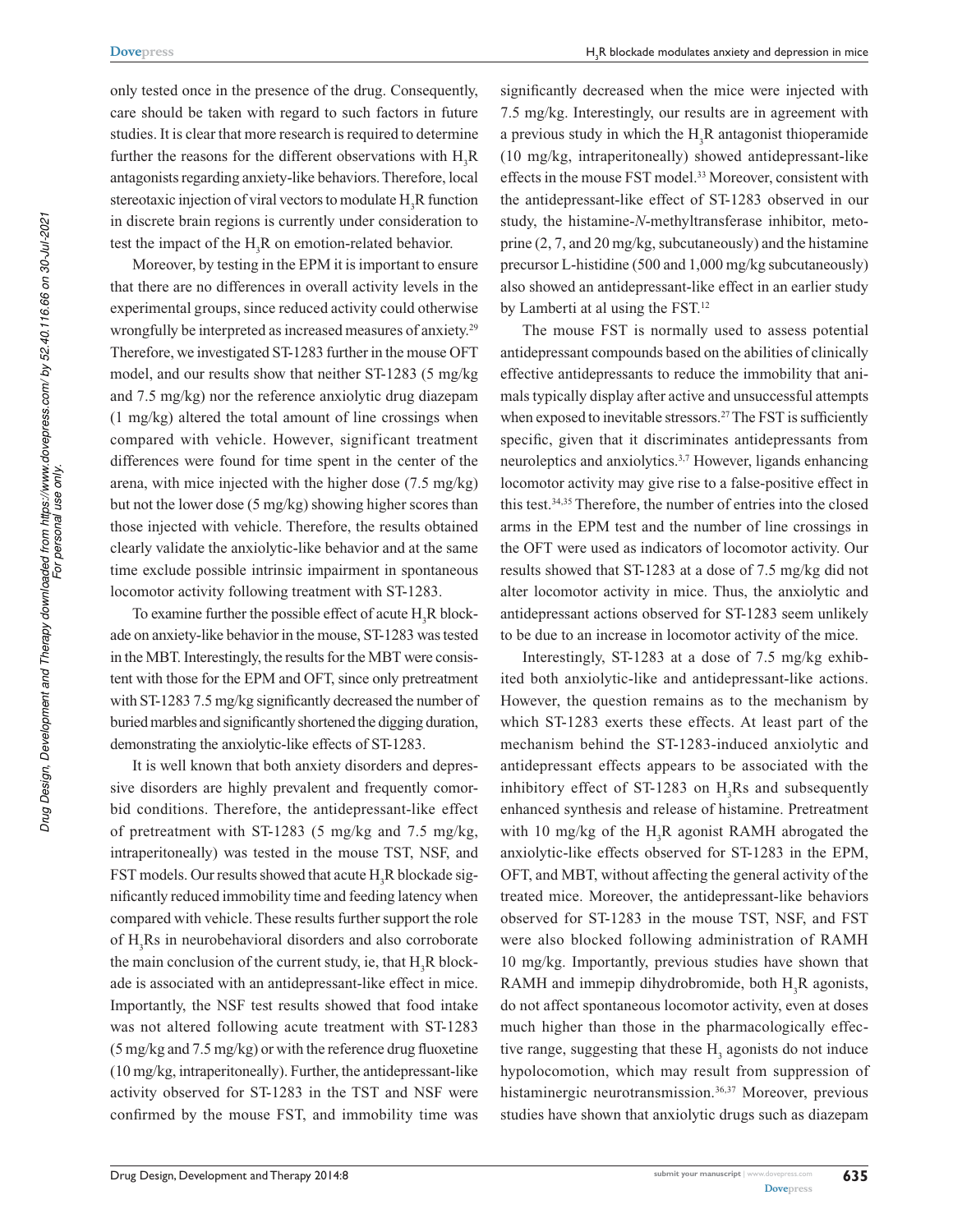and buspirone (a serotonin 5-HT1A agonist) significantly inhibit brain histamine turnover in rodents.<sup>38,39</sup> Zolantidine, a central nervous system-penetrating H<sub>2</sub>R antagonist, was also found to amplify the anxiogenic-like effect induced by thioperamide, an imidazole-substituted standard  $H_1R$ antagonist/inverse agonist, in the mouse light/dark box test.<sup>40</sup> These findings further corroborate the association of histaminergic neurotransmission with antianxiety-like and antidepressant-like behaviors. Further, the  $H<sub>3</sub>R$  subtype acts as a presynaptic autoreceptor and heteroreceptor primarily in the central nervous system, controlling the synthesis and release of histamine and modifying the release of several other neurotransmitters, eg, dopamine, serotonin, gamma aminobutyric acid, noradrenaline, and acetylcholine. 6,7 Therefore, further investigations are needed to clarify whether other monaminergic neurotransmitters are involved in the effects observed with ST-1283. Further, species differences in affinity for  $H<sub>3</sub>R$  between humans and mice have to be considered when evaluating the preliminary results obtained for ST-1283.41 Moreover, anxiety-related behaviors were recently found to be mainly mediated via H<sub>2</sub>Rs, highlighting the potential importance of investigating the affinity of ST-1283 for H2Rs in humans and mice to further corroborate the results obtained in the current study.

# **Conclusion**

The  $H<sub>3</sub>R$  antagonist ST-1283 appears to be an antidepressant compound with anxiolytic properties at the same dose level. The results of this study could lead to a search for a new group of antidepressant and anxiolytic compounds. However, the exact mechanisms by which  $H<sub>3</sub>R$  antagonists exert their action in animal models of anxiety and depression await full elucidation. Nonetheless, considerable experimental effort is still required to fully understand the mechanisms of the histaminergic interaction in anxiety and depression and to assess the potential utility of H<sub>2</sub>R antagonists/inverse agonists as therapeutic possibilities in the treatment of anxiety-like and depression-like disorders.

# **Author contributions**

AB and BS were responsible for the study concept and design. AB contributed to the acquisition and analysis of the animal data. HS, BS, JSS, and MW were responsible for the generation, synthesis, and in vitro pharmacologic characterization of ST-1283. AB and BS drafted the manuscript. HS critically revised the manuscript. All authors critically reviewed the content of the manuscript and approved the final version for publication.

# **Acknowledgments**

This work was supported by grants from the United Arab Emirates University (to AB and BS) and by the EU COST Actions (BM0806, BM1007, CM1103, and CM1207), Hesse LOEWE Schwerpunkte Fh-TMP, OSF and NEFF, the Else KrönerStiftung, TRIP, and the Deutsches Konsortium für Translationale Krebsforschung DKTK (to HS). The funders played no part in the study design, or in the collection, analysis, or interpretation of the data, writing of the report, or the decision to submit the paper for publication. The authors would like to thank Dr Essam Emam (Department of Medicine, Tawam Hospital, Al Ain, United Arab Emirates) for providing the diazepam used in this study, Mohamed Elwasila and Mohamed Shafiullah for their technical assistance, and Dr Mahmoud Hag Ali from the Central Animal Facility for his advice regarding veterinary care. The authors would also like to acknowledge Professor Keith Bagnall for his critical and careful proofreading.

# **Disclosure**

The authors have no financial interests that might be perceived to influence the results or the discussion reported in this article.

## **References**

- 1. Kent JM, Coplan JD, Gorman JM. Clinical utility of the selective serotonin reuptake inhibitors in the spectrum of anxiety. *Biol Psychiatry*. 1998;44(9):812–824.
- 2. McLeod DR, Hoehn-Saric R, Zimmerli WD, De Souza EB, Oliver LK. Treatment effects of alprazolam and imipramine: physiological versus subjective changes in patients with generalized anxiety disorder. *Biol Psychiatry*. 1990;28(10):849–861.
- 3. Borsini F, Podhorna J, Marazziti D. Do animal models of anxiety predict anxiolytic-like effects of antidepressants? *Psychopharmacology (Berl)*. 2002;163(2):121–141.
- 4. Zahreddine N, Richa S. Non-antidepressant treatment of generalized anxiety disorder. *Curr Clin Pharmacol*. February 4, 2013. [Epub ahead of print.]
- 5. Leurs R, Bakker RA, Timmerman H, de Esch IJ. The histamine H3 receptor: from gene cloning to H3 receptor drugs. *Nat Rev Drug Discov*. 2005;4(2):107–120.
- 6. Witkin JM, Nelson DL. Selective histamine H3 receptor antagonists for treatment of cognitive deficiencies and other disorders of the central nervous system. *Pharmacol Ther*. 2004;103(1):1–20.
- 7. Bhowmik M, Khanam R, Vohora D. Histamine H3 receptor antagonists in relation to epilepsy and neurodegeneration: a systemic consideration of recent progress and perspectives. *Br J Pharmacol*. 2012;167(7): 1398–1414.
- 8. Hasenohrl RU, Weth K, Huston JP. Intraventricular infusion of the histamine H(1) receptor antagonist chlorpheniramine improves maze performance and has anxiolytic-like effects in aged hybrid Fischer 344xBrown Norway rats. *Exp Brain Res*. 1999;128(4):435–440.
- 9. Yanai K, Son LZ, Endou M, et al. Behavioural characterization and amounts of brain monoamines and their metabolites in mice lacking histamine H1 receptors. *Neuroscience*. 1998;87(2):479–487.
- 10. Ghi P, Ferretti C, Blengio M. Effects of different types of stress on histamine-H3 receptors in the rat cortex. *Brain Res*. 1995;690(1): 104–107.

**636**